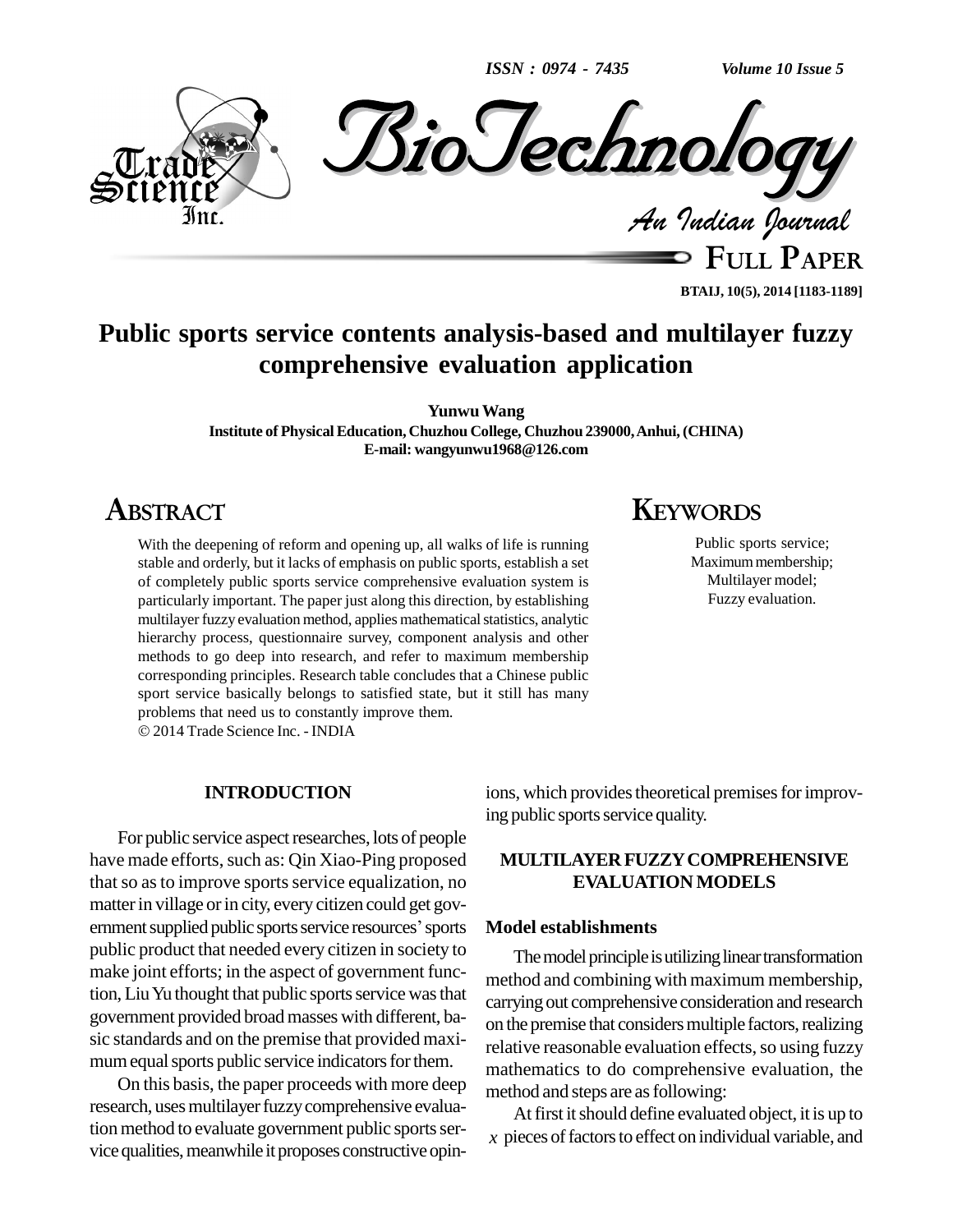its factor set is  $\beta$  that first grade evaluation indicator is defined as: **<sup>i</sup> <sup>i</sup> <sup>i</sup> <sup>j</sup> , , ,, (1)**

$$
\beta = (\beta_i, \beta_i, \beta_i, \cdots, \beta_j) \tag{1}
$$

Then, corresponding second grade evaluation indi cator is: **1 2 2 1 1 2 1 2 1 2 1 2 1 2 1 2 1 3 1 2 1 8 1 8 2 8 3 1 0 1 8 1 8 1 8 1 8 1 8 1 8 1 8 1 8 1 8 1 8 1 8 1 8 1 8** or is:<br>  $\beta^2$ ,  $\beta^3$ , ..., $\beta^n$  (2)

$$
\left\{\beta^1, \ \beta^2, \ \beta^3, \ \cdots, \beta^n\right\} \tag{2}
$$

And three grade evaluation indicators are:  
\n
$$
\{\beta^1 1, \beta^2 2, \beta^3 3, \cdots \beta^n j\}
$$
 (3)  $k^n$   
\nAnd stipulate:  $\{\beta^n j \mid n = 1, 2, 3, \cdots m ; j = 1, 2, 3, \cdots i\}$  So

Due to each variable weight is different, impact is also different to defined judgment grade, assume its evaluation set is:<br> $b_i = (b_1b_2, b_3, b_4, b_5)$ 

 $b_i = (b_1, b_2, b_3, b_4, b_5)$ 

$$
= (very sati sfi ed, basically sati sfi ed)
$$
\n
$$
= (very sati sfi ed, basically sati sfi ed)
$$
\n
$$
= (very sati sfi ed, basial sfi ed)
$$

( ,di ssat isf ied,ext remel <sup>y</sup> di ssat isf ied)(4) Amongthem, *b* (*i* 1,2,3, , *y*) *<sup>i</sup>*

Above weight, according to common sense we are and po<br>
r that  $b_i \ge 0$  and  $\sum_{i=1}^{y} b_i = 1$  A Among them,  $b_i$  ( $i = 1, 2, 3$ )<br>Above weight, accord<br>clear that  $b_i \ge 0$  and  $\sum_{i=1}^{3} b_i$ *y i*  $b_i = 1$ 1 1

If every factor  $b_i$  includes  $n$  pieces of sub factors, its factor set is: its factor set is:<br>  $\beta_j = (\beta_{j,1}, \beta_{j,2}, \beta_{j,3}, \cdots \beta_{j,n})$  (5)

$$
\beta_{j} = (\beta_{j,1}, \beta_{j,2}, \beta_{j,3}, \cdots \beta_{j,n})
$$
\nThen corresponding weight is:\n
$$
\mathbf{b}_{i} = (\mathbf{b}_{i,1}, \mathbf{b}_{i,2}, \mathbf{b}_{i,3}, \cdots \mathbf{b}_{i,n})
$$
\n(6)

$$
\mathbf{b}_{i} = (\mathbf{b}_{i,1}, \mathbf{b}_{i,2}, \mathbf{b}_{i,3}, \cdots, \mathbf{b}_{i,n})
$$
 (6)

To  $\beta_{i,j}$  weight  $b_i$ , according to common sense, it is and f<br>clear that  $b_{i,j} \ge 0$  and:<br> $\mathbf{k} - ($ 

clear that  $b_{i,j} \geq 0$  and:

$$
\sum_{j=1}^{n} b_{i,j} = 1
$$
 (7)

According to above formula, its first grade weight is 100%, and second grade indicator is: According to above formula, its first grade weight<br>is 100%, and second grade indicator is:<br> $b_i = (b^1, b^2, b^3, \dotsb b^n)$  (8)

$$
b_i = (b^1, b^2, b^3, \cdots b^n)
$$
 (8)

And corresponding three grade weight set is:

And corresponding three grade weight set is:  
\n
$$
b_i = (b_{1}^1, b_{1}^2, b_{1}^3, b_{1}^4, b_{2}^1, \cdots, b_{n}^j)
$$
\n(9)

Regarding evaluation membership vector set, we let it to be: **<sup>k</sup> <sup>j</sup> <sup>k</sup> j1,k j2,k j3,k j4,k j5 <sup>n</sup> <sup>n</sup> <sup>n</sup> <sup>n</sup> <sup>n</sup> <sup>n</sup> (10)**

Regarding evaluation memory of the time, we get

\n
$$
\mathbf{k}^{n} \mathbf{j} = \left\{ \mathbf{k}^{n} \mathbf{j} \mathbf{l}, \mathbf{k}^{n} \mathbf{j} \mathbf{2}, \mathbf{k}^{n} \mathbf{j} \mathbf{3}, \mathbf{k}^{n} \mathbf{j} \mathbf{4}, \mathbf{k}^{n} \mathbf{j} \mathbf{5} \right\}
$$
\n(10)

\nSo corresponding membership relative matrix is:

\n**Biodephology**

\n**4.** *Total Journal*

So corresponding membership relative matrix is:

$$
k = \begin{vmatrix} k^{1} \\ k^{2} \\ k^{3} \\ \vdots \\ k^{n} \end{vmatrix} = \begin{vmatrix} k^{1}11 & k^{1}12 & k^{1}13 & k^{1}14 & k^{1}15 \\ k^{2}21 & k^{2}22 & k^{2}23 & k^{2}24 & k^{2}25 \\ k^{3}31 & k^{3}32 & k^{3}33 & k^{3}34 & k^{3}35 \\ \vdots & \vdots & \vdots & \vdots & \vdots \\ k^{n}1 & k^{n}12 & k^{n}13 & k^{n}14 & k^{n}15 \end{vmatrix}
$$
 (11)

By integrating above process, it gets its first grade<br>evaluation result is:<br> $k^n = H^n \cdot (k^n j1, k^n j2, k^n j3, k^n j4, k^n j5)$ evaluation result is: tegratı<br>1 result<br>• (k" *i* 1

$$
k^{n} = H^{n} \cdot (k^{n} j1, k^{n} j2, k^{n} j3, k^{n} j4, k^{n} j5)
$$
  
So second evaluation result is:  

$$
k = H \cdot (k^{1}, k^{2}, k^{3}, \dots k^{n})
$$

Make normalization processing with above process, its principle is as following:

( $b_1b_2,b_3,b_4,b_5$ )<br>  $(b_1b_2,b_3,b_4,b_5)$ <br>
tilayer fuzzy evaluation indicators' mutual relations, the In order to more clearly and reasonable define mulpaper adopts analytic hierarchy process method  $(AHP)$ , so it can apply the method to arrange above multilayer indicators, and use technical indicators utility and popularity to make further analysis.

#### **Analytic hierarchy processtheoretical model**

Any one system requires using a great deal of information as basis to make correlation analysis, the *AHP* is making comparison and judgment of any one layer indicators' weights and using numerical values to represent and so it can form into corresponding judg ment matrix, from which maximum feature value is de-

fined as  $\lambda_{MAX}$  to calculate correlation feature vector and feature value, if define *g* as weight allocation val ues, then for feature vector, we can define it as:<br>  $\mathbf{k} = (\mathbf{k}_1, \mathbf{k}_2, \dots, \mathbf{k}_n)$  (12)

$$
\mathbf{k} = (\mathbf{k}_1, \mathbf{k}_2, \cdots \mathbf{k}_n) \tag{12}
$$

In order to judge whether the model evaluation weight judgment matrix is disordered or not, make consistency test on the model, its corresponding ratio for mulais:

mulais:  
\n
$$
C \cdot R = \frac{C \cdot I}{R \cdot I}
$$
\n(13)

$$
C \cdot I = \frac{\lambda_{MAX} - n}{n - 1} \quad (n > 1)
$$
 (13)

In above formula,  $I \cdot R$  value is as following Table 1 show:

When value of matrix orders go beyond three, meanwhile it has  $C \cdot R < 0.1$ , then it can be thought it is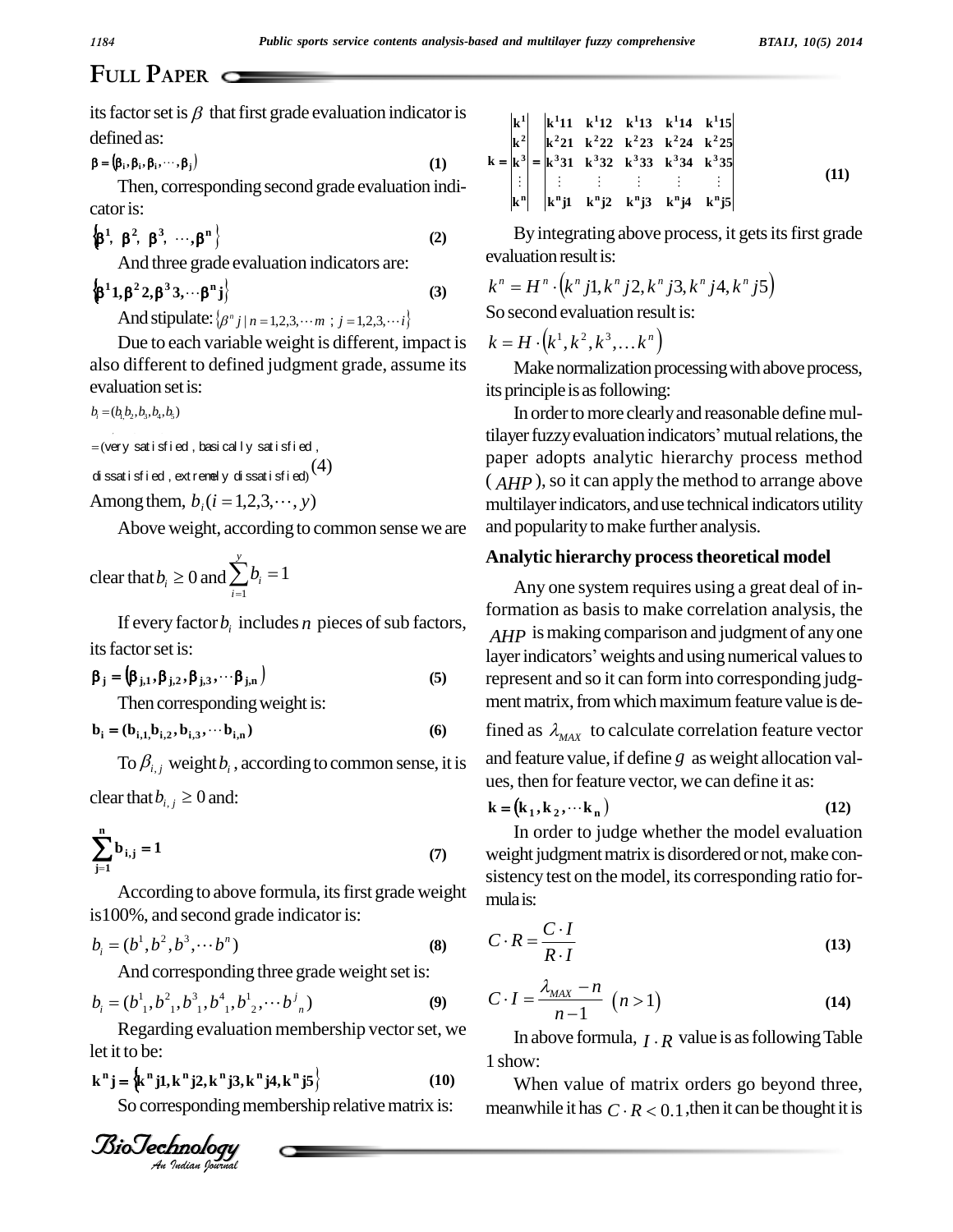**FULL PAPER** showed 1~9 scale table as evidence, it makes weight

|                                |                                                                                                 |          |                | TADLE 1. Kangom consistency murcator |     |                           |      |      |      |      |      |
|--------------------------------|-------------------------------------------------------------------------------------------------|----------|----------------|--------------------------------------|-----|---------------------------|------|------|------|------|------|
| <b>Number of matrix orders</b> |                                                                                                 |          | $\overline{2}$ | 3                                    | 4   | 5                         | 6    |      | 8    | 9    | 10   |
| $R \cdot I$                    |                                                                                                 | $\theta$ | $\mathbf{0}$   | 0.58                                 | 0.9 | 1.12                      | 1.26 | 1.36 | 1.41 | 1.46 | 1.49 |
|                                |                                                                                                 |          |                |                                      |     | TABLE 2 : 1~9 scale table |      |      |      |      |      |
| Scale $a_{ii}$                 |                                                                                                 |          |                |                                      |     | <b>Definition</b>         |      |      |      |      |      |
|                                | factor i and factor j have equal importance                                                     |          |                |                                      |     |                           |      |      |      |      |      |
| 3                              | factor i is slightly more important than factor j                                               |          |                |                                      |     |                           |      |      |      |      |      |
| 5                              | factor i is relative more important than factor j                                               |          |                |                                      |     |                           |      |      |      |      |      |
| 7                              | factor i is very important than factor j                                                        |          |                |                                      |     |                           |      |      |      |      |      |
| 9                              | factor i is absolutely very important than factor j                                             |          |                |                                      |     |                           |      |      |      |      |      |
| 2, 4, 6, 8,                    | Indicates middle state corresponding scale value of above judgments                             |          |                |                                      |     |                           |      |      |      |      |      |
| Reciprocal                     | If compare factor i with factor j, it gets judgment value as $b_{ii} = 1/b_{ii}$ , $b_{ii} = 1$ |          |                |                                      |     |                           |      |      |      |      |      |

**TABLE1: Randomconsistency indicator**

analysis.

Refer to Figure 1, it is 1~9 scale graph.

acceptable, otherwise it continues to make corresponding adjustment till it can be acceptable. With TABLE 2



In above TABLE 2, 1-9 Values ratio selection requires to compare in two compared things between approximate order of magnitudes so that can have higher accuracy.

After normalizing above model, it can get compre-

dgment value as  $b_{ji} = 1/b_{ij}, b_{ii} = 1$ <br>hensive evaluation result *F* is:  $F = k \cdot h$ , in formula, *h* hensive evaluation result  $F$  is:  $F = k \cdot h$ , in formula<br>represents evaluation grades' assigned values.

### **MULTILAYER EVALUATION MODELINDI- CATORS SELECTIONAND VALUESAS- SIGNING**

#### **Assign valuesto indicators**

Establish public sports indicator service evaluation indicator system; carry out selection according to the basic principle as complying with independence and operability, select eight main items and twenty-five small items according to established public sports service system, in order to more clearly present distinction of

| First grade indicator                                | A | B             | C | D   | E   | F   | G              | Н   |     | Weight |
|------------------------------------------------------|---|---------------|---|-----|-----|-----|----------------|-----|-----|--------|
| Public sports documents and policies input indicator | 4 | 2             | 4 | 1/3 | 2   | 3   | 1/4            | 2   |     | 0.056  |
| Funding target                                       |   | 1/2           |   | 1/4 | 1/2 | 2   | 1/3            | 1/2 |     | 0.118  |
| Service indicator                                    |   | 1/4           |   | 1/6 | 1/4 | 1/2 | 1/5            | 1/3 | 1/3 | 0.037  |
| Organization and management indicator                |   | 5             | 5 | 2   | 5   | 5   | 3              | 3   | 5   | 0.126  |
| Fitness and health monitoring                        |   | 1/2           |   | 1/4 | 1/2 | 2   | 1/3            | 1/2 |     | 0.008  |
| Sports activity                                      |   | 1/4           |   | 1/6 | 1/4 | 1/2 | 1/5            | 1/3 | 1/3 | 0.41   |
| Community satisfaction degree                        | 3 |               | 3 | 1/3 |     | 3   | $\overline{c}$ | 2   | 3   | 0.064  |
| Health promotion indicator                           | ↑ | $\mathcal{L}$ | ↑ | 1/3 | 2   | 3   | 1/2            | ↑   |     | 0.184  |

#### **TABLE3 : First grade indicator weight vector**

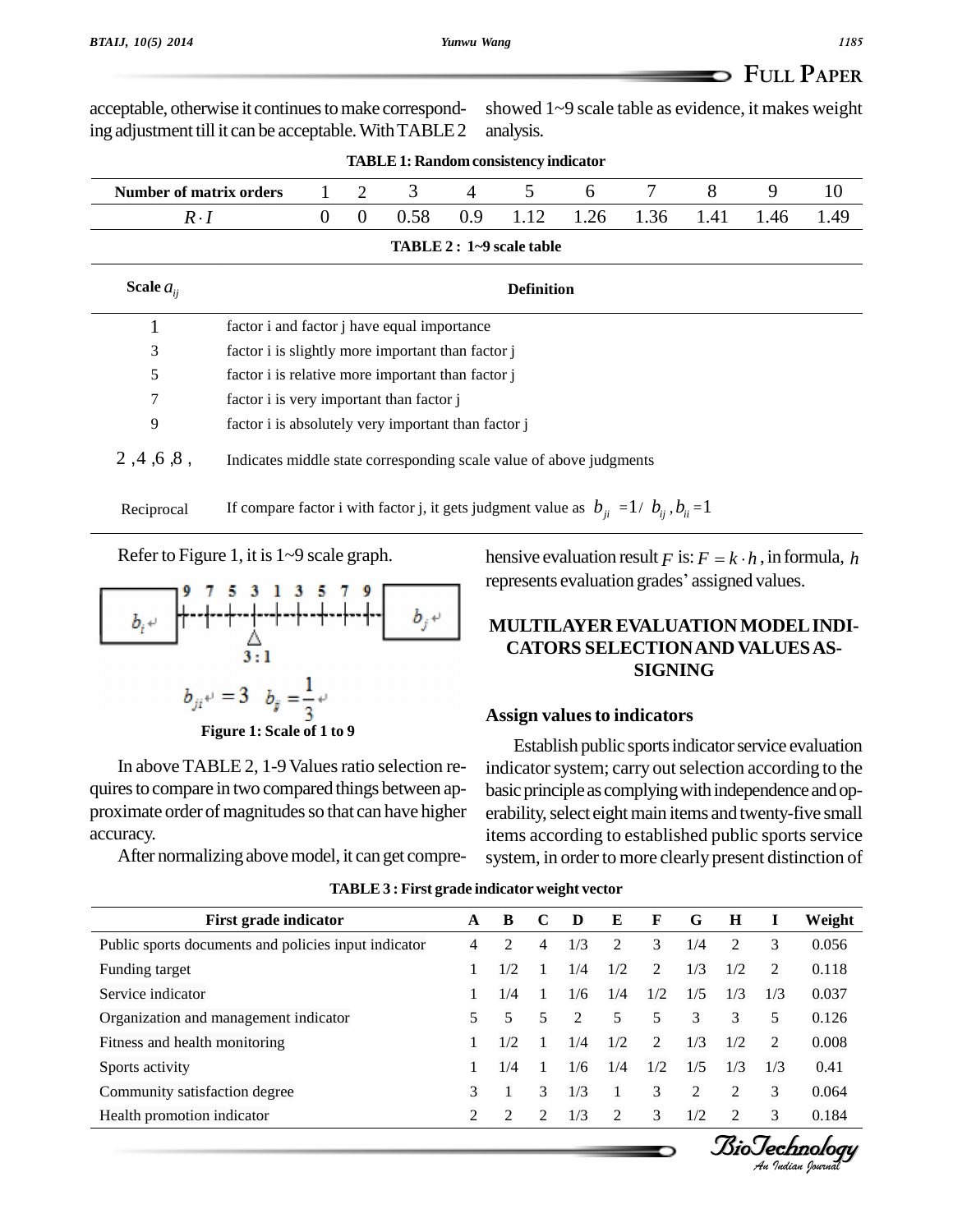good or bad, assignweight on the numbersfromone to nine, from which even number represents importance between cardinal numbers, and cardinal numbers are successively defined from big to small as absolute im- rate  $CR = 0.016 < 0.1$ , the matrix is reasonable. By that portant, obvious important, considerable important, slightly important and equal important, after that, integrate everycolumn, and then integrate the column corresponding line, get its weights after calculation as following show: among them first grade indicators is TABLE3:

Then, corresponding second grade indicator is TABLE4:

#### **Consistency test**

According to random consistency indicators, cal-

culate and then can get transfer table maximum feaculate and then can get transfer table maximum fea-<br>ture value is  $\lambda_{\text{max}} = 8.158$ , then corresponding consistency ture value is  $\lambda_{\text{max}} = 8.158$ , then corresponding consistency index is  $CI = 0.0226$ , so it further can get development index is  $CI = 0.0226$ , so it further can get development analogy, respectively verify above second grade indicators and can get that all matrixes have unified con sistency. Therefore, it proved the weight is reason able.

#### **Investigation and statistics**

In order to more accurate make reasonable analysis and evaluation on public sports service construction, the paper selects multiple sites to make investigation on many people, and it is a kind of random way in whole process, its result is as following TABLE 5 show:

| TABLE 4 : Second grade indicator weight vector                            |                |                |                |                |                |                |       |
|---------------------------------------------------------------------------|----------------|----------------|----------------|----------------|----------------|----------------|-------|
| Second grade indicator                                                    | $\mathbf{A}$   | $\, {\bf B}$   | $\mathbf C$    | $\mathbf{D}$   | ${\bf E}$      | $\mathbf F$    | 权重    |
| Sports public service relative policies appropriated funds                | 1/3            | $\overline{c}$ | 1/4            |                |                |                | 0.247 |
| Sports fiscal appropriation                                               | $\overline{c}$ | 3              | 1/3            |                |                |                | 0.114 |
| Quantity of sports public service relative policies documents             | 3              | $\overline{4}$ | $\overline{c}$ |                |                |                | 0.651 |
| Sports public undertakings fiscal appropriation proportion occupies total | 3              | $\overline{c}$ | 1/3            |                |                |                | 0.45  |
| appropriation                                                             |                | 1/2            |                |                |                |                |       |
| Per capita public service fiscal input ratio                              | 1/3            |                | $\mathbf{1}$   |                |                |                | 0.154 |
| Per capita sports public facilities input ratio                           |                | $\overline{c}$ | $\overline{c}$ |                |                |                | 0.124 |
| Number of possessed sports instructors per ten thousand people            |                | $\overline{c}$ | $\overline{c}$ |                |                |                | 0.234 |
| The public achieved service average distance                              | 2              | 1/5            | 1/3            |                |                |                | 0.124 |
| Quantity ratio of possessed public service per ten thousand people        | $\overline{c}$ | 1/3            | $\mathbf{1}$   |                |                |                | 0.234 |
| Amount of possessed public service activities facilities per ten thousand | $\overline{4}$ | $\overline{c}$ | $\overline{c}$ |                |                |                | 0.598 |
| people                                                                    |                |                |                |                |                |                |       |
| Public sports site area ratio per ten thousand people                     | 3              | $\mathbf{1}$   | $\overline{c}$ | $\overline{4}$ | $\overline{c}$ | $\mathbf{1}$   | 0.223 |
| Public sections' regulation system perfection degree                      | 3              | $\overline{c}$ | 1/3            | 3              | 1/3            | $\overline{c}$ | 0.156 |
| Sports public section fiscal management degree                            | $\overline{c}$ | 1/3            | 1/5            | 1/3            | 1/5            | 1/3            | 0.076 |
| Sports public service morality and professional levels                    | 3              | $\overline{c}$ | 1/3            | 3              | 1/3            | $\overline{c}$ | 0.156 |
| Public fitness and health monitoring popularizing rate                    | 3              | $\mathbf{1}$   | $\overline{2}$ | $\overline{4}$ | 2              | $\mathbf{1}$   | 0.223 |
| Public fitness and health monitoring frequency ratio                      | 3              | 1/3            | 1/2            | $\overline{2}$ | 1/2            | 1/3            | 0.089 |
| Public fitness and health monitoring times rate                           | $\overline{c}$ | 3              | 5              |                |                |                | 0.567 |
| Public large-scale sports competitions watching ratio                     | 1/3            | 1/2            | $\mathbf{1}$   |                |                |                | 0.145 |
| Public residents amateur sports competitions organizing frequency ratio   | 1/3            | $\overline{c}$ | 3              |                |                |                | 0.36  |
| Public sports activities participating frequency ratio                    | 1/2            | 3              | $\overline{c}$ |                |                |                | 0.256 |
| Community sports instructors satisfaction degree on working income        | $\overline{c}$ | 5              | $\overline{4}$ |                |                |                | 0.159 |
| Community site facilities satisfaction degree                             | 1/4            | $\overline{c}$ | 1/2            |                |                |                | 0.302 |
| Community administrative staff ability satisfaction degree                | 6              | $\overline{4}$ | $\overline{c}$ |                |                |                | 0.526 |
| Community satisfaction degree on service price                            | 3              | $\overline{c}$ | 1/2            |                |                |                | 0.302 |
| Public physical health pass percentage ratio                              | $\overline{2}$ | 1/3            | 1/4            |                |                |                | 0.145 |
| Public sports population size annual growth rate ratio                    | $\overline{c}$ | 1/4            | 1/3            |                |                |                | 0.6   |
| Public health care knowledge information awareness rate ratio             | 3              | 1/3            | $\overline{c}$ |                |                |                | 0.6   |

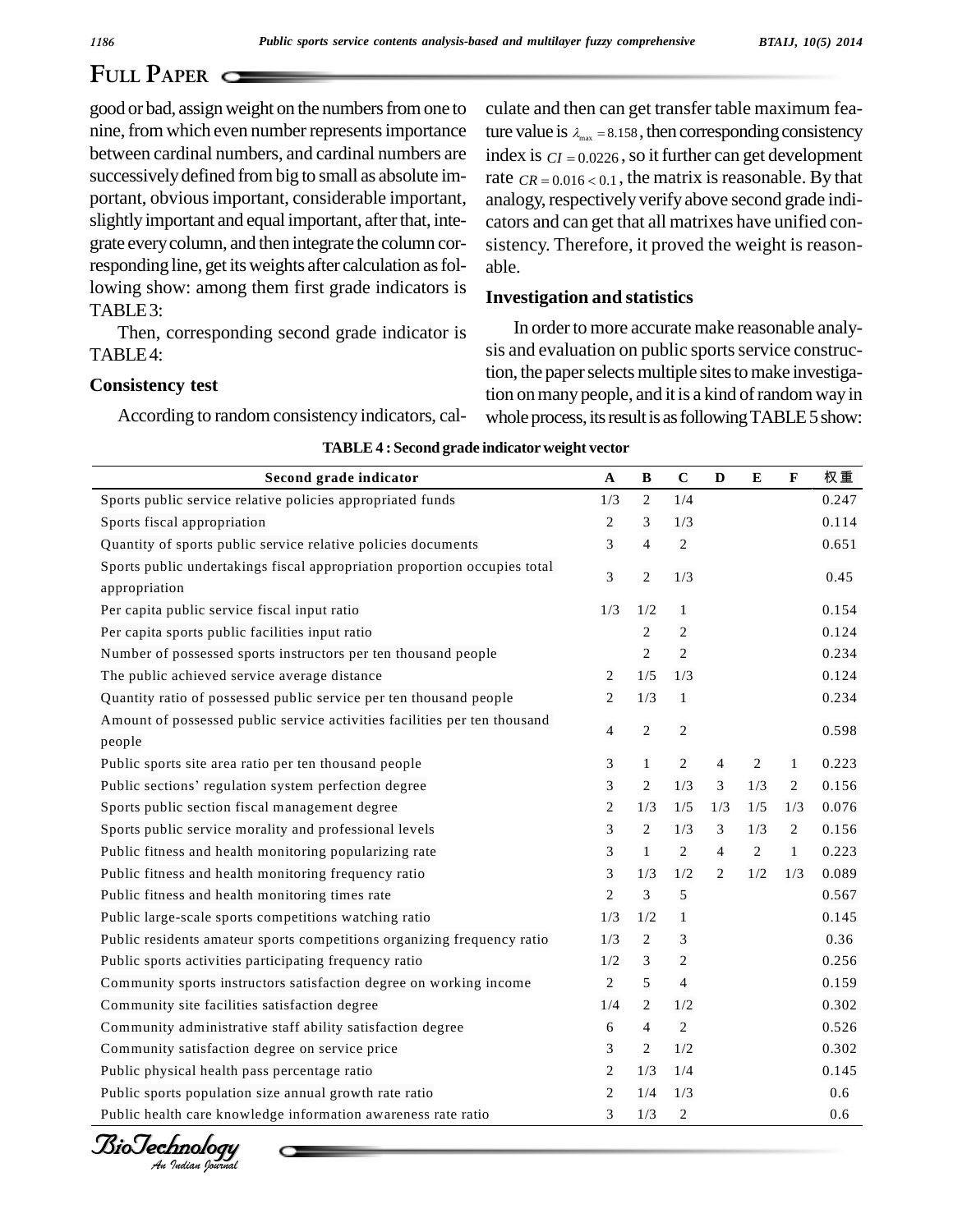#### **TABLE5 : Randomevaluation investigation result**

|                                                                  | <b>Extremely</b> |                     | <b>Basically</b> | <b>Relative</b> | <b>Very</b> |
|------------------------------------------------------------------|------------------|---------------------|------------------|-----------------|-------------|
| <b>Evaluation objects</b>                                        | dissatisfied     | <b>Dissatisfied</b> | satisfied        | satisfied       | satisfied   |
| Sports public service relative policies appropriated funds       | 0.18             | 0.05                | 0.21             | 0.07            | 0.34        |
| Sports fiscal appropriation                                      | 0.14             | 0.06                | 0.18             | 0.26            | 0.29        |
| Quantity of sports public service relative policies documents    | 0.06             | 0.18                | 0.28             | 0.24            | 0.29        |
| Sports public undertakings fiscal appropriation proportion       |                  |                     |                  |                 |             |
| occupies total appropriation                                     | 0.07             | 0.16                | 0.14             | 0.14            | 0.34        |
| Per capita public service fiscal input ratio                     | 0.18             | 0.15                | 0.14             | 0.17            | 0.34        |
| Per capita sports public facilities input ratio                  | 0.14             | 0.22                | 0.28             | 0.18            | 0.12        |
| Number of possessed sports instructors per ten thousand          | 0.19             | 0.22                | 0.32             | 0.18            | 0.12        |
| people                                                           |                  |                     |                  |                 |             |
| The public achieved service average distance                     | 0.13             | 0.26                | 0.28             | 0.22            | 0.16        |
| Quantity ratio of possessed public service per ten thousand      | 0.04             | 0.14                | 0.35             | 0.33            | 0.19        |
| people                                                           |                  |                     |                  |                 |             |
| Amount of possessed public service activities facilities per ten | 0.05             | 0.20                | 0.21             | 0.32            | 0.27        |
| thousand people                                                  |                  |                     |                  |                 |             |
| Public sports site area ratio per ten thousand people            | 0.15             | 0.22                | 0.32             | 0.22            | 0.13        |
| Public sections' regulation system perfection degree             | 0.13             | 0.22                | 0.32             | 0.22            | 0.16        |
| Sports public section fiscal management degree                   | 0.14             | 0.29                | 0.31             | 0.18            | 0.13        |
| Sports public service morality and professional levels           | 0.11             | 0.21                | 0.22             | 0.30            | 0.21        |
| Public fitness and health monitoring popularizing rate           | 0.12             | 0.18                | 0.22             | 0.23            | 0.25        |
| Public fitness and health monitoring frequency ratio             | 0.14             | 0.18                | 0.20             | 0.23            | 0.24        |
| Public fitness and health monitoring times rate                  | 0.12             | 0.20                | 0.30             | 0.18            | 0.15        |
| Public large-scale sports competitions watching ratio            | 0.13             | 0.24                | 0.34             | 0.20            | 0.04        |
| Public residents amateur sports competitions organizing          | 0.15             | 0.20                | 0.28             | 0.18            | 0.17        |
| frequency ratio                                                  |                  |                     |                  |                 |             |
| Public sports activities participating frequency ratio           | 0.08             | 0.17                | 0.25             | 0.21            | 0.25        |
| Community sports instructors satisfaction degree on working      | 0.09             | 0.18                | 0.24             | 0.20            | 0.24        |
| <i>n</i> come                                                    |                  |                     |                  |                 |             |
| Community site facilities satisfaction degree                    | 0.13             | 0.25                | 0.31             | 0.21            | 0.13        |
| Community administrative staff ability satisfaction degree       | 0.18             | 0.24                | 0.34             | 0.26            | 0.17        |
| Community satisfaction degree on service price                   | 0.17             | 0.24                | 0.35             | 0.15            | 0.07        |
| Public physical health pass percentage ratio                     | 0.18             | 0.27                | 0.32             | 0.16            | 0.08        |
| Public sports population size annual growth rate ratio           | 0.21             | 0.28                | 0.30             | 0.15            | 0.04        |
| Public health care knowledge information awareness rate ratio    | 0.12             | 0.20                | 0.31             | 0.22            | 0.14        |

### **MODELAPPLICATIONS**

#### hensive evaluation result is:

26 1 1 1 1 1 1 *<sup>k</sup> <sup>H</sup> <sup>k</sup> <sup>j</sup> <sup>k</sup> <sup>k</sup> <sup>k</sup> <sup>k</sup> <sup>k</sup> <sup>k</sup> kjk <sup>j</sup> <sup>k</sup> <sup>j</sup> <sup>k</sup> <sup>j</sup> <sup>k</sup> <sup>j</sup> <sup>n</sup> <sup>n</sup> <sup>n</sup> <sup>n</sup> <sup>n</sup> <sup>n</sup> <sup>n</sup> <sup>n</sup>*

Due to above processinvolves more factors, the paper selects one of them (public sports documents and policies indicator) to do research, and its compre-

*An*0.18 0.05 0.21 0.07 0.34  $H'' \cdot k'' j = (k^1 1, k^1 2, k^1 3, k^1 4, k^1 5, k^1 6) \cdot (k'' j1, k'' j2, k'' j3, k'' j4, k'' j5)^6$ <br>  $(0.18 \quad 0.05 \quad 0.21 \quad 0.07 \quad 0.34$ <br>  $(0.14 \quad 0.06 \quad 0.18 \quad 0.26 \quad 0.29)$ <br>  $(0.247, 0.114, 0.651, 0.45, 0.154) * (0.06 \quad 0.18 \quad 0.28 \quad 0.24 \quad 0.2$  $\begin{bmatrix} 0 & 0 & 0 \\ 0 & 0.13, 0.28, 0.27, 0.15, 0.14 \end{bmatrix}$ 0.18 0.15 0.14 0.17 0.34 0.07 0.16 0.14 0.14 0.34 0.14 0.06 0.18 0.26 0.29

*BioTechnology*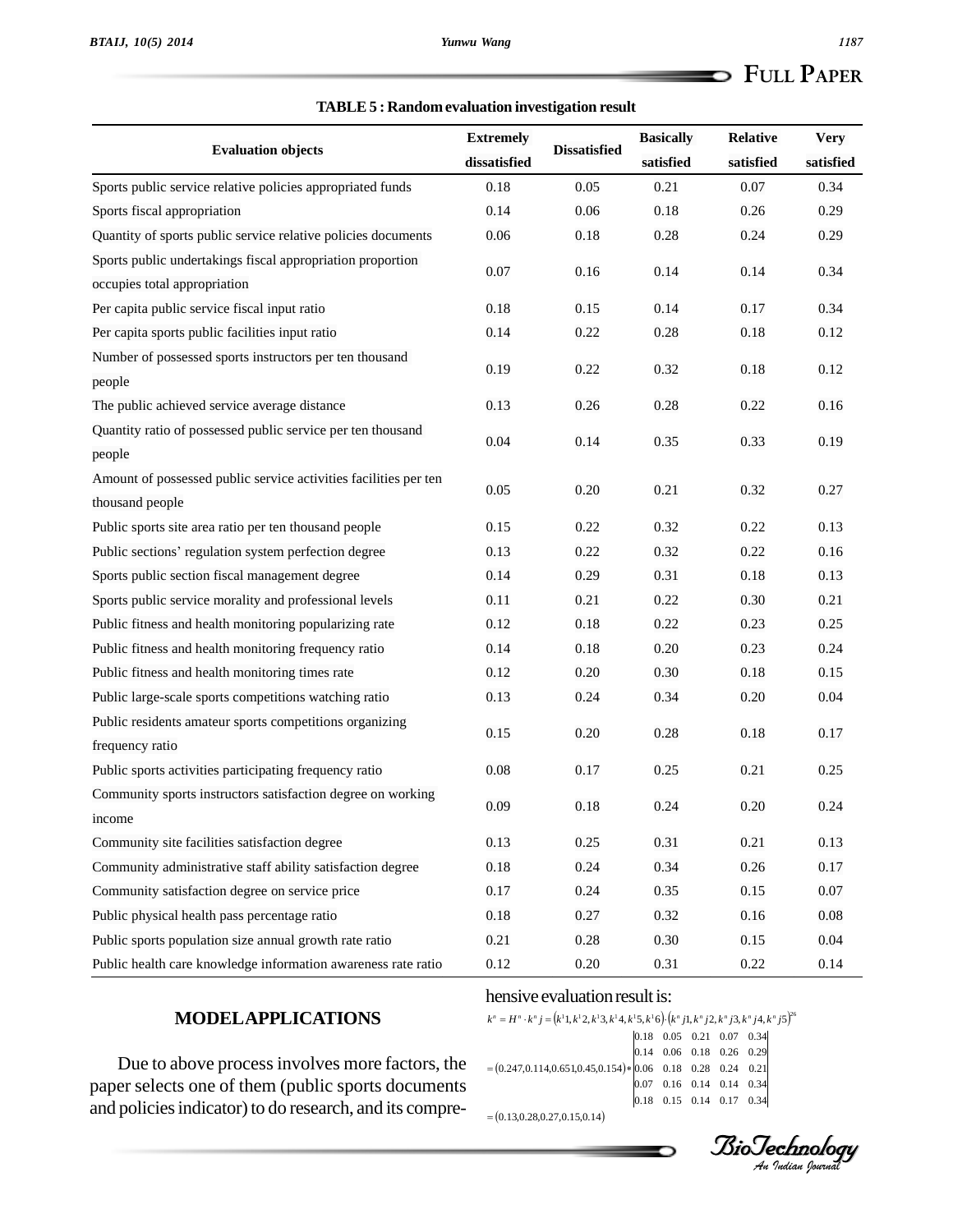After normalization processing,

After normalization processing,<br> $k^1 = (0.146, 0.259, 0.264, 0.232, 0.149),$ Similarly it can get  $\kappa$  = (0.146,0.259,0.264,0.252,0.149),<br>Similarly it can get<br> $k^2$  = (0.152,0.203,0.264,0.185,0.159)  $\overline{a}$  $k^2 = (0.152, 0.203, 0.264, 0.185, 0.159)$ <br> $k^3 = (0.120, 0.165, 0.234, 0.268, 0.231)$  $k^3 = (0.120, 0.1)$ <br> $k^4 = (0.108, 0.1)$  $0.120, 0.165, 0.234, 0.268, 0.231) \ 0.108, 0.186, 0.197, 0.224, 0.254)$  $k^4 = (0.108, 0.186, 0.197, 0.224, 0.254)$ <br>  $k^5 = (0.114, 0.231, 0.325, 0.184, 0.139)$  $k^5 = (0.114, 0.231, 0.325, 0.184, 0.139)$ <br> $k^6 = (0.136, 0.182, 0.246, 0.192, 0.261)$  $k^6 = (0.136, 0.182, 0.246, 0.192, 0.261)$  $k^6 = (0.136, 0.182, 0.246, 0.192, 0.261)$ <br> $k^7 = (0.165, 0.247, 0.316, 0.162, 0.106)$ 

$$
k^7 = (0.165, 0.247, 0.316, 0.162, 0.106)
$$
  

$$
k^8 = (0.189, 0.269, 0.312, 0.154, 0.117)
$$

So second grade comprehensive evaluation result



 $(0.056, 0.118, 0.037, 0.126, 0.008, 0.041, 0.008, 0.184)$ 

|        |  | $ 0.201 \quad 0.155 \quad 0.128 \quad 0.247 \quad 0.245 $                |  |
|--------|--|--------------------------------------------------------------------------|--|
|        |  | $ 0.186 \t0.167 \t0.149 \t0.263 \t0.278 $                                |  |
|        |  | $ 0.236 \quad 0.115 \quad 0.241 \quad 0.198 \quad 0.244 $                |  |
| $\ast$ |  | $\begin{array}{ ccc } 0.148 & 0.118 & 0.263 & 0.196 & 0.260 \end{array}$ |  |
|        |  | $\begin{array}{cccc} 0.165 & 0.126 & 0.156 & 0.245 & 0.351 \end{array}$  |  |
|        |  | $ 0.143 \t0.131 \t0.243 \t0.273 \t0.234 $                                |  |
|        |  | $ 0.116 \quad 0.179 \quad 0.017 \quad 0.255 \quad 0.312 $                |  |
|        |  | $ 0.154 \quad 0.189 \quad 0.105 \quad 0.198 \quad 0.229$                 |  |

 $=(0.196, 0.268, 0.225, 0.173, 0.160)$ 

Make normalization processing and get:<br> $k = (0.167, 0.245, 0.241, 0.217, 0.133)$ 

So according to above comprehensive evaluation model, it has:

$$
F = (0.167, 0.245, 0.241, 0.217, 0.133) \cdot \begin{bmatrix} 5 \\ 4 \\ 3 \\ 2 \\ 1 \end{bmatrix}
$$
  
= 0.167 \* 5 + 0.245 \* 4 + 0.241 \* 3 + 0.217 \* 2 + 0.133 \* 1  
= 3.105  
**BiO Ge h 2 h 2 h 2 i l 3 ii**

By above calculation result and according to scores criterion, it can get public to government public sports service quality belongs to basically satisfied evaluation.

### **CONCLUSIONS**

By analyzing and deep researching on public sports service contents, apply multilayer fuzzy comprehensive evaluation model to make evaluation, finally it gets satisfied answers for paper listed public facilities' service aspect, which proves public infrastructure aspect still has some shortcomings, so government still need to improve public sports service and should increase government functions so that let public sports service quality arrive at higher level.

### **ACKNOWLEDGMENT**

State general administration of sports philosophy and social sciences research project (1671 SS12064).

Yunwu Wang (1968 -), male, Anhui Quanjiao, associate professor, main research direction of physical education and sports sociology

#### **REFERENCES**

- **[1]** LiuBao, Hu Shan-Lian, Xu Hai-Xia, Gao Jian-Hui; Indices of the equality of essential public health ser vices in China. Chinese Journal of Health Policy, **2(6)**, 13-17 **(2009)**.
- **[2]** Zhang Da-Chao, Li Min; Studies on Evaluation In dex System of Public Sports Facilities Development Level in China. China Sport Science, **33(4)**, 3-23 **(2013)**.
- **[3]** CaiJing-Tai, Fan Bing-You,Wang Ji-Shuai; ASur vey of Residents' Satisfaction Degree for Urban Public Sport Services.Journal of Beijing Sport Uni versity, **6**, **(2009)**.
- [4] Wang Guo-Hong, Zhang Wen-Hui; Construction of the Evaluation Index System of City Community Sports——Taking Shanghai as an Example. Jourthe Evaluation Index System of City Community nal of Chengdu Physical Education Institute, **36(2)**, **(2010)**.
- **[5]** Zhang Jie, Wu Ying; The Evaluation Index System of Extracurricular Sports Activities in Secondary Zhang Jie, Wu Ying; The Evaluation Index System<br>of Extracurricular Sports Activities in Secondary<br>Schools in Shanghai under the Background of "Sun-Schools in Shanghai under the Background of "Sun-<br>shine Sports". Journal of Shanghai Physical Education Institute, **6**, 80-82 **(2012)**.